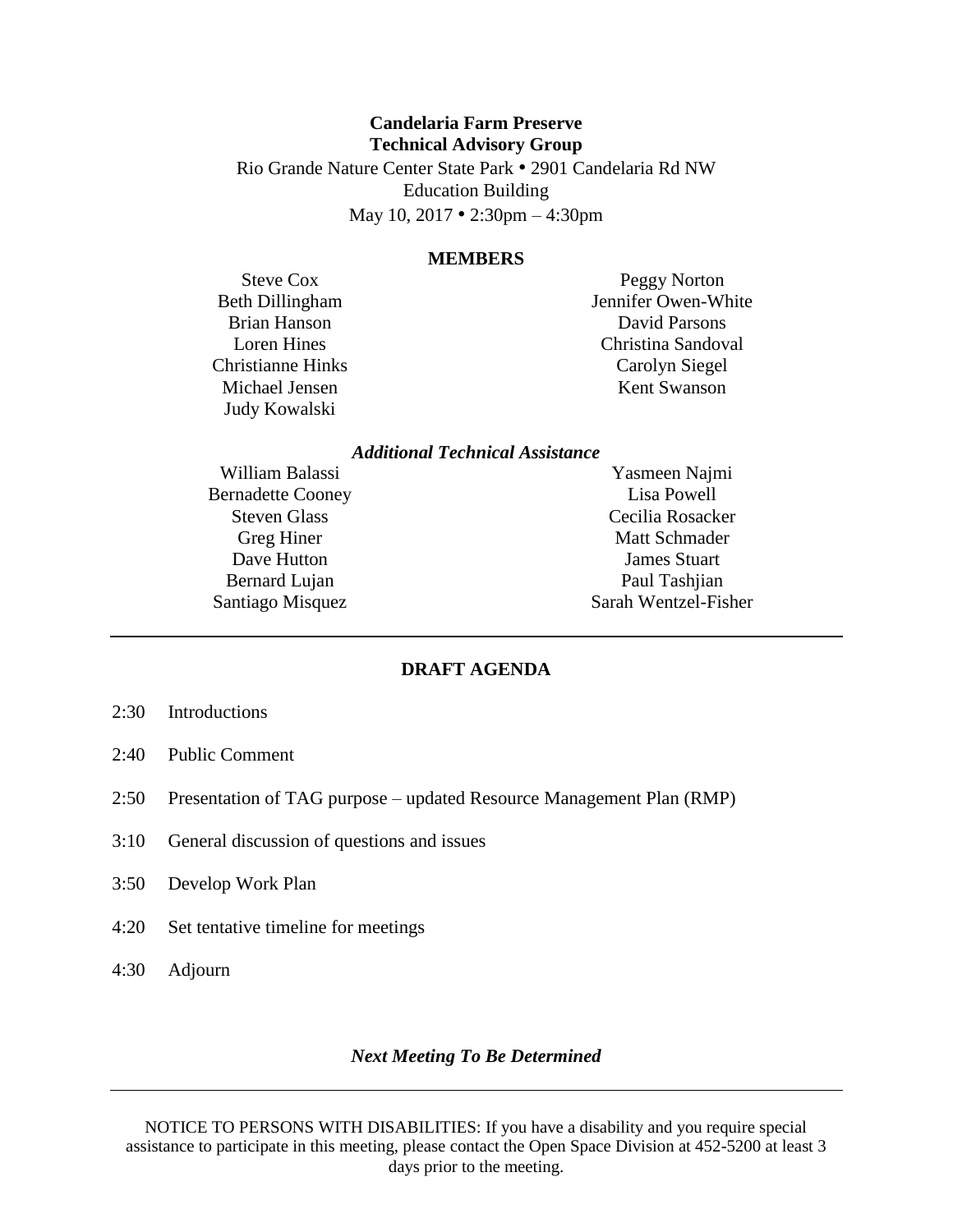# **Candelaria Farm Preserve Timeline**

| 1960s-70s | Citizen activism for establishment of a nature center or recreation area in the North Valley      |
|-----------|---------------------------------------------------------------------------------------------------|
| 1969      | Middle Rio Grande Park Plan noted the value of the site to "insure a permanent open space         |
|           | adjacent to the river for nature study, recreation uses, open space, and urban shaping"           |
| 1975      | CABQ & Bosque del Rio Grande Nature Preserve Society joint study on the relationship              |
|           | between the river's ecosystems and the metro area and recommended establishing a pond             |
|           | and marsh restoration project on the site                                                         |
| 1976      | State Legislature agreed to partially fund a nature preserve and study center and the City        |
|           | purchased the Candelaria Farm site for that purpose, using – in part – funding from the           |
|           | Land and Water Conservation Fund (now administered by the National Park Service)                  |
| 1977      | - Site purchased; the original 167 acres were composed of 144 acres in two tracts north of        |
|           | Decker Rd and Candelaria Rd and 23 acres north of Campbell Rd and south of Decker                 |
|           | - State Parks and Recreation leased 100 acres of Bosque from the Middle Rio Grande                |
|           | Conservancy District (MRGCD), to be managed by the State "for nature study purposes"              |
| 1978      | - City Environmental Planning Commission – with support from City Planning and citizens           |
|           | - approved re-zoning the site to SU-1 (Nature Study Center and Wildlife Preserve)                 |
|           | - The USDA Soil Conservation Service (now the Natural Resource Conservation Service)              |
|           | conducted a land use and treatment study with recommendations for farming the site as             |
|           | wildlife forage                                                                                   |
| 1979      | Architect Antoine Predock coordinated development of the Rio Grande Nature Center and             |
|           | Preserve Master Plan; the Master Plan divides the site into two areas: a nature study area        |
|           | (the soon to be RGNC State park) and a nature preserve "for the encouragement and                 |
|           | protection of native wildlife communities" through limited management activities and              |
|           | maximum "edge condition" where different habitats connect                                         |
| 1980      | City approved lease of 38.8 acres of the site to the State for the eventual Rio Grande Nature     |
|           | <b>Center State Park</b>                                                                          |
| 1982      | City exchanged 8 acres on the northwest corner of Trellis and Campbell for 7 acres owned          |
|           | by the fraternal order of Police that separated the 144-acre parcel from the 23-acre parcel,      |
|           | thus creating a contiguous 174-acre parcel                                                        |
| ???       | City Parks and Recreation took over management of the 7 acres along Rio Grande Blvd as            |
|           | a tree nursery and a "buffer zone to the [Rio Grande Nature] Center" [this would appear to        |
|           | be a "conversion" but there does not seem to be any record of this transaction, including         |
|           | offsetting recreational acreage to incorporate into the site]                                     |
| 1983      | The State Park and Recreation Division and City Open Space Division signed an MOU and             |
|           | the State developed a comprehensive operation and management plan for the entire site: the        |
|           | Rio Grande Nature Center Management Plan, which designated 15 acres to wildlife forage            |
|           | and about 98 acres to commercial crops [there appear to be two separate plans, one for the        |
|           | entire site and one specifically for the RGNC State Park; both plans have the same name           |
| 1985      | Commercial agriculture formally began on the site                                                 |
| 1996      | Approximately one acre at the southeast corner of the site along the end of the unimproved        |
|           | section of Veranda Rd was "converted" to City use to widen the road, pave it, and provide a       |
|           | turnaround at the end; in exchange, the site gained about one acre of an existing trail north     |
|           | of Montaño on the west side of the river running from the riverside drain east towards the        |
|           | river                                                                                             |
| 2004      | The Open Space Division developed the Candelaria Farm Preserve Resource Management                |
|           | <i>Plan</i> "to address management issues regarding the integration of wildlife conservation with |
|           | agricultural land use", declaring the Mission of the site as "to provide habitat for wildlife,    |
|           | demonstrate sustainable farm operation , and encourage public education about wildlife            |
|           | and traditional and innovative agriculture" and stating that Open Space Division "has             |
|           | always managed the Candelaria Farm property as an Agricultural Wildlife Preserve"                 |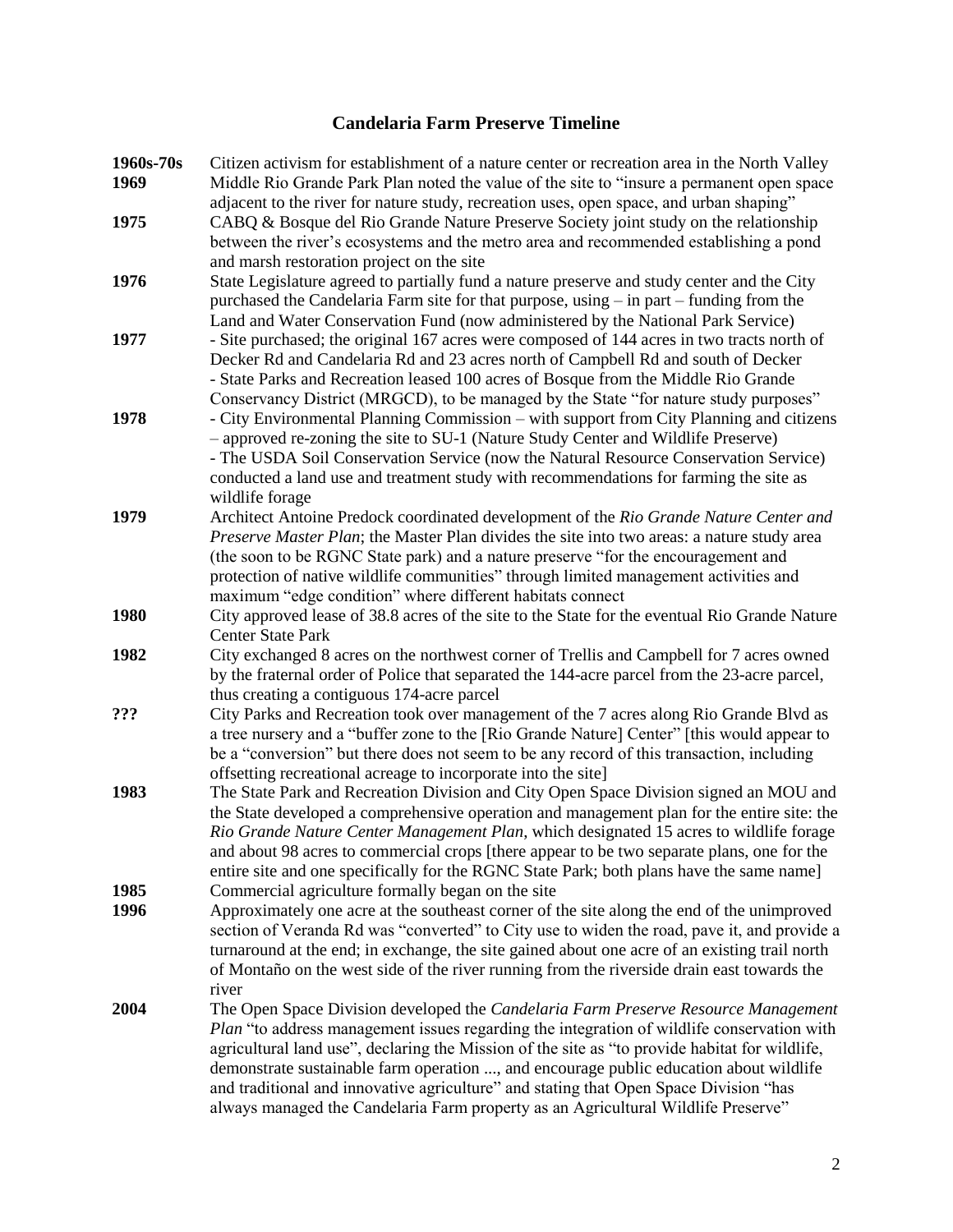# **Land and Water Conservation Fund**

The Land and Water Conservation Fund (LWCF) Act was passed in 1965. Title I, Section 1. (b) states that the purposes of the Act:

... are to assist in preserving, developing, and assuring accessibility to all citizens of the United States of America of present and future generations and visitors ... such quality and quantity of outdoor recreation resources as may be available and are necessary and desirable for individual active participation in such recreation and to strengthen the health and vitality of the citizens of the United States by (1) providing funds for and authorizing Federal assistance to the States in planning, acquisition, and development of needed land and water areas and facilities and (2) providing funds for the Federal acquisition and development of certain lands and other areas.

To receive LWCF funding, a state had to: 1) have a comprehensive outdoor recreation plan; and 2) provide written assurance to the Secretary of the Interior that the state had "the ability and the intention" to finance its share of the cost and to operate and maintain the site at its cost. States could transfer LWCF funds to a political subdivision of the state or some other appropriate public agency. No lands acquired with any LWCF funding could be converted from their intended use (outdoor public recreation) unless the conversion: 1) fit within the state outdoor recreation plan; 2) the replacement site(s) had equal or higher fair market value; 3) the other site(s) had "reasonably equivalent" outdoor recreation value; and 4) the Secretary of the Interior approved.

#### *Agriculture on LWCF Lands*

Chapter 3.B.5. Acquisition involving compatible resource management practices. Acquisition of land upon which the project sponsor proposes natural resource management practices such as timber management and grazing, not including agriculture, may be carried out concurrently within the area if they are clearly described in the project proposal, are compatible with and secondary to the proposed outdoor recreation uses, and are approved by the NPS.

#### Chapter 3. – Acquisition and Development Project Eligibility

#### **B. Criteria for Acquisition**

- 7. Acquisition for delayed outdoor recreation development.
	- a. General. LWCF assistance may be available to acquire property for which development of outdoor recreation facilities is planned at a future date. In the interim, between acquisition and development, the property should be open for those public recreation purposes that the land is capable of supporting or that can be achieved with minimum public investment. Non-recreation activities such as agriculture occurring on the property at the time of acquisition may continue for up to three (3) years. In this case NPS will place a financial hold on the project precluding reimbursement until the non- recreation use is terminated. [cf also Chapter 4, Section C.6.b. "New acquisition projects and amendments involving delayed development and interim uses]
- 9. Acquisitions that will not be assisted.
	- i. Acquisition of agricultural land primarily for preservation in agricultural purposes will not receive LWCF assistance.

# **C. Criteria for Development**

- 6. Facility location requirements.
	- e. Agricultural lands. Outdoor recreation and support facilities, such as demonstration farms and wildlife management and hunting areas, may be planned by the project sponsor in conjunction with agricultural activities, provided that the type and extent of the agricultural activity is limited to that necessary to support the outdoor recreation activity.